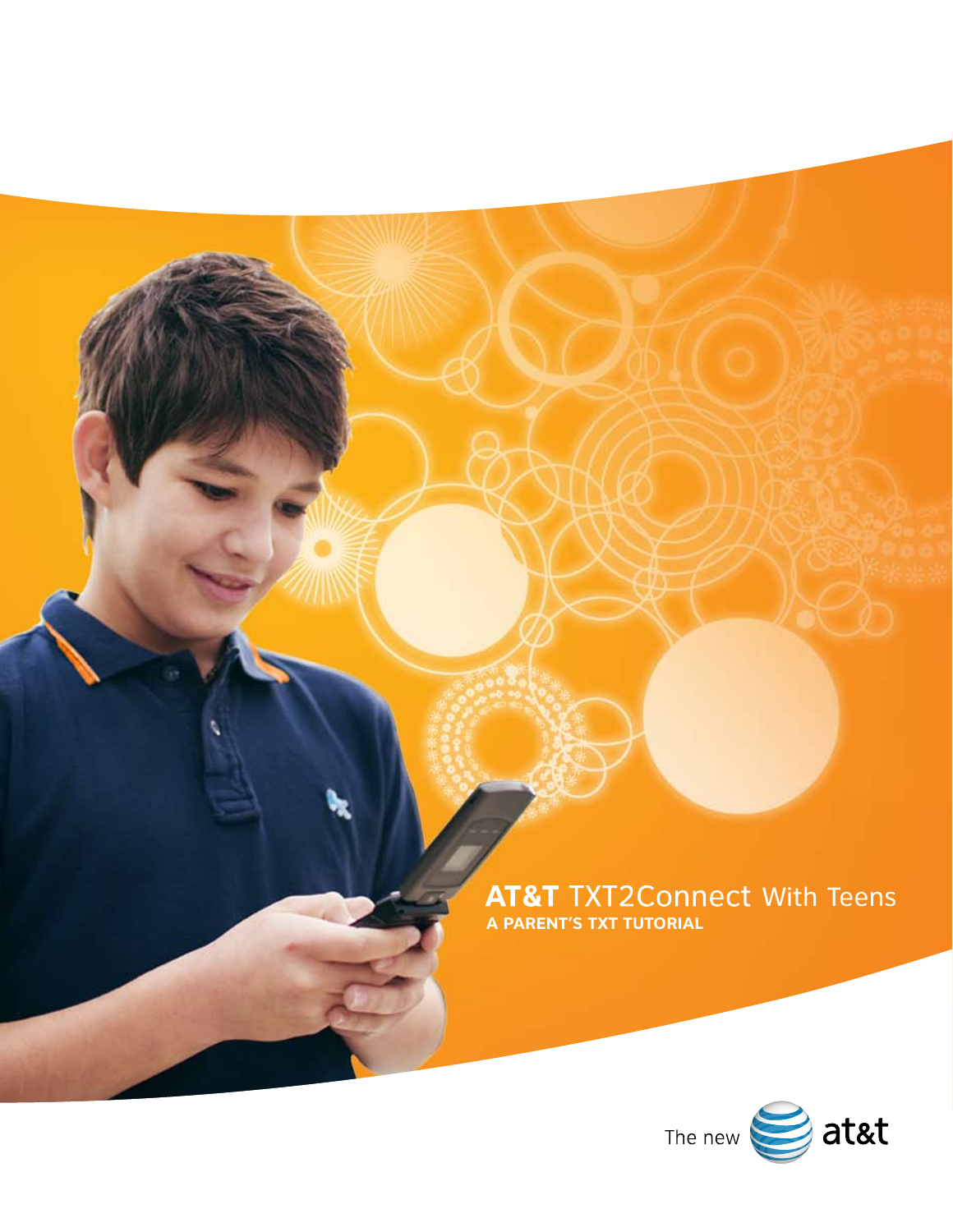# AT&T Teams Up to Help Parents Navigate Teen Communication

In the digital era in which we live, accessibility and constant communication are the norm. However, parent-child communication, particularly when a child is between the ages of 12 and 19, can still be a challenge. Kids want to express increasing independence with each passing birthday, and parents want to rein them in until adulthood. Can parents keep the lines of communication open and foster a good relationship with their child during these sometimes cantankerous years? AT&T and its partner, parenting expert Dr. Ruth Peters, believe that the answer is a resounding YES!

These days, mobile phones — and text messaging in particular — have become a central force in the way tweens and teens connect with one another. A recent national survey of mobile phone owners by the Pew Research Center's Pew Internet & American Life Project, the Associated Press and AOL showed that mobile phone and text messaging usage is greatest among those in the  $18 - 29$  age range. Text messaging is the No. 1 use of mobile phones by young people in this category. Although the study didn't examine the mobile phone habits of those younger than 18, it follows that usage for this group is also high. Text messaging usage drops off by more than half in the "parental" age range of 30 – 49 and even more in the next age category, to which many parents belong.

To stay in better touch with their kids, parents need to get hip to the text messaging trend!



## **WHY AT&T IS PARTNERING WITH DR. PETERS**

Dr. Ruth Peters, a clinical psychologist, author and parenting expert on the "TODAY" show and MSNBC, has advised parents for more than 30 years on how to stay on top of their kids' lives and activities. She is collaborating with AT&T, the nation's

leading wireless provider, to assist parents in keeping in touch with their kids via mobile phone and text messaging to ensure that kids communicate effectively with them and with others. She has been interviewed by most of the leading women's and parenting magazines and frequently writes articles for *Redbook* magazine.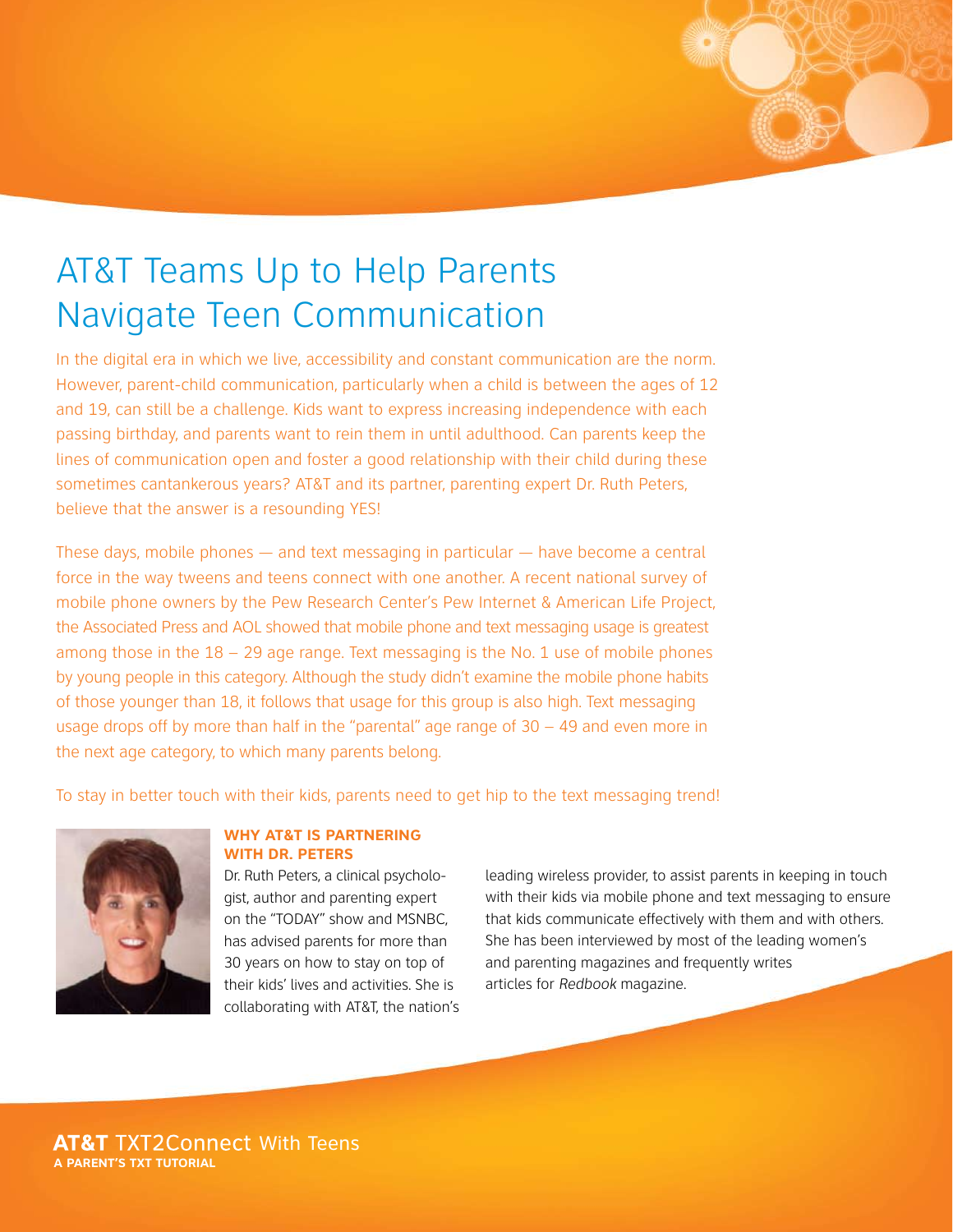She has also served as a contributing editor to *Child* magazine. Dr. Peters' books include *Who's In Charge? A Positive Parenting Approach to Disciplining Children* (Lindsay Press), *Don't Be Afraid To Discipline* (St. Martin's Press), *It's Never Too Soon To Discipline* (St. Martin's Press), *Overcoming Underachieving: A Simple Plan to Boost Your Kids' Grades and End the Homework Hassles* (Broadway Books) and *Laying Down the Law: The 25 Laws of Parenting to Keep Your Kids on Track, Out of Trouble, and (Pretty Much) Under Control* (Rodale).

# **TEXT MESSAGING: A GREAT WAY TO CONNECT WITH YOUR KIDS**

According to Dr. Peters, kids want to communicate — but on their terms. By appropriately using mobile phone options and text messaging, parents can connect with their kids in more meaningful ways. Text messaging is a great option for parents and kids to stay in touch because:

- Parents get a quick answer to their questions. This is good for today's busy kids, who are often in between school and extracurricular activities or hanging out with friends and probably won't, or in some cases can't, take the time for a normal conversation.
- Kids are more apt to respond to text messages when they are with their friends. It is more discreet, and their answers don't have to be as detailed as in a conversation.
- You, or they, don't have to worry about tone of voice. Some kids automatically get defensive when they hear their parent's tone of voice, which often results in delayed return phone calls or avoidance. Text messaging takes tone of voice out of the mix and can improve response times.
- Text messaging allows you to enter your child's world. By using text messaging, parents can communicate in the style their children are used to and become more hip in their children's eyes. An example might be a parent who sends a text message to her daughter on a blind date to ask her how the date is going. "Is he Mr. Wonderful?" or "Is he a frog or a prince?"
- Text messaging allows parents to compose and edit a message before pressing send. If there is a great deal of emotion around an issue, Dr. Peters often counsels parents to write things out before actually saying them to their kids to help edit their thoughts. By making parents think about it more, text messaging removes explosive emotions from potentially charged communications and situations.
- Text messaging vs. calling gives kids more space but allows parents to keep in touch as often as necessary. For instance, it is a good way to double-check their child's whereabouts without nagging. AT&T, as a company, recognizes this and offers various simple messaging packages at a low cost.
- Text messaging can also be used to strengthen parentchild bonds, and it can let kids know that their parents are thinking of them. Send kids a text message wishing them good luck before the school play audition, or let them know you are thinking of them if there is something they were concerned about, such as a difficult test or a grade.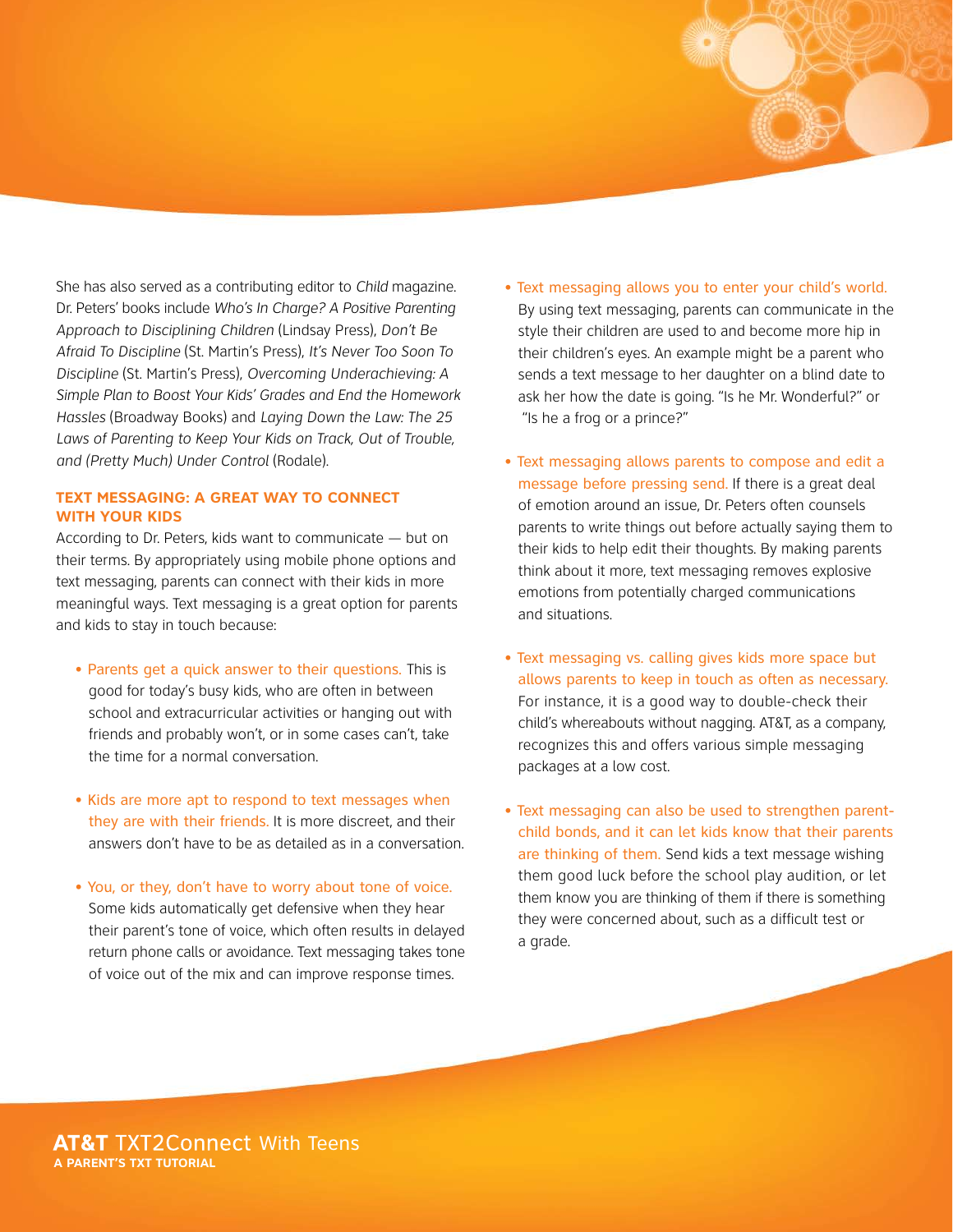## **A PICTURE IS WORTH A THOUSAND WORDS**

Additional fun and creative ways to use a mobile phone to communicate with your kids involve the camera and video functions available on many phones today. For example, the first time you allow your children to visit the mall without an adult, ask them to send you a photo of themselves in front of their favorite store at an appointed time. Or, if you are allowing a group of older teens to attend a concert, have them shoot some video of the event to share with you at home. Likewise, if you travel for your job, you can send a photo or short video of yourself via your mobile phone to your kids. Features vary slightly from phone to phone, but neither feature is difficult to master!

## **TEXT MESSAGE PRIMER: THE BASICS**

Dr. Peters and AT&T offer the following basic primer on text messaging, along with some specific tips that can help you connect with your kids on their level while also increasing frequency of contact. Teens today like to communicate using short messages on their mobile phones because it's a quick, simple and private way to stay in touch. In fact, for many parents, text messaging seems to be the only way to get their teens to respond to them.

#### **What Are Text Messaging and Instant Messaging?**

Ever wonder why your child is always typing feverishly on their mobile phone keypad? It's likely that they are chatting with their friends using text messaging or Instant Messaging (IM). The difference between the two is insignificant, although IM — which can be done on either a mobile phone or personal computer — uses a made-up screen name instead of your child's phone number or e-mail address, which makes it more discreet. For example, your child's IM screen name might be Soccercrazy101 or Dancegirl12. Text messaging is done from mobile phone to mobile phone by using phone numbers as the

Send To address. Using the keypad on the mobile phone, you and your kids communicate in brief messages up to 160 characters. Instant Messages are short messages exchanged in real time using familiar screen names or IDs. With Instant Messaging, you can see who is online and available to chat, who is busy and who is offline. AT&T uses both AOL Instant Messenger and Yahoo! Messenger.

# **How Do You Text With Other Mobile Phones and E-Mail Addresses?**

You can send messages to and receive messages from other mobile phones and e-mail addresses. Sending a text message is simple. Just follow these four easy steps:

- **1. Choose** the text option on your phone's main menu.
- **2. Type** your message (up to 160 characters) using the keypad on your mobile phone. Most phones have a built-in dictionary that predicts the word you're typing as well as templates of common messages, which can help you send messages even faster.
- **3. Enter** the 10-digit wireless phone number or e-mail address of the recipient.
- **4. Hit** the send button.
- **It's that easy!**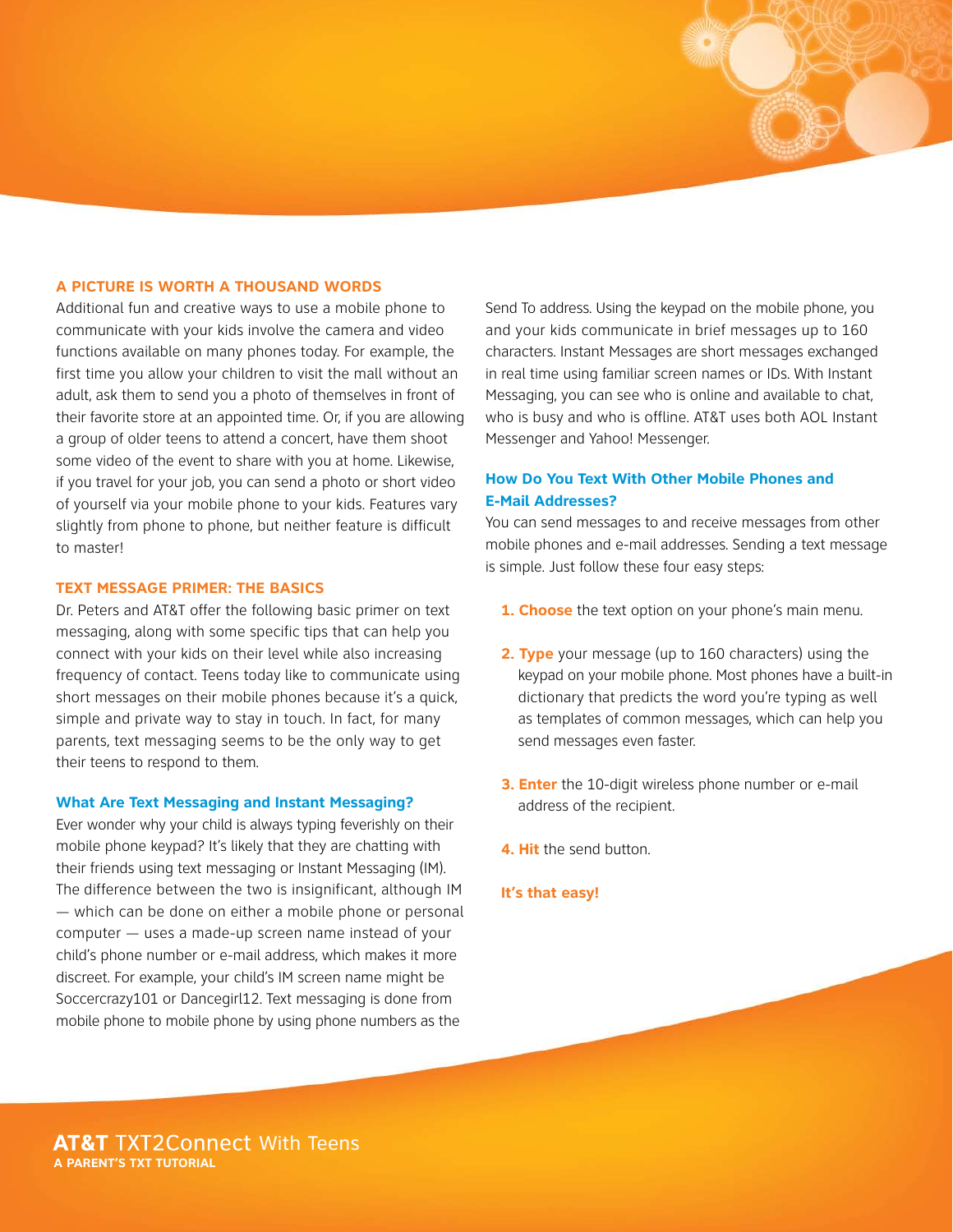## **THE ABCs OF TEXT LINGO**

With the increasing popularity of text messaging, Instant Messaging and Internet chat rooms came the emergence of a whole new language tailored to the immediacy of these forms of communication. Because each text message can only contain up to 160 characters, users have developed a universal shorthand to allow them to say more in one message. One outcome of this practice is that punctuation is widely disregarded. So don't worry about those apostrophes, commas, dashes or proper capitalization! Below are other basic text lingo tips to help you get started on connecting with your tweens or teens by using their language:

- Take Out Vowels A simple method of shortening words is to eliminate some of the vowels. For example, shorten 'TEXT' to 'TXT.'
- Replace Words With Symbols and Numbers For example, instead of writing the word 'FOR', use the number '4' Also, whenever the letters 'FOR' appear as part of another word, like 'FORGIVE' substitute the number for the word and write '4GIVE.' Another method of shortening words is to remove the 'E' from the end of the word. In this instance, the word 'GIVE' would be written as 'GIV.' You can also remove the 'E' from words such as 'SOME' and 'LOVE' and, to make the words sound right, change the 'O' to 'U' to make 'SUM' and 'LUV.'

## **Some examples include:**

PEOPLE = **PPL** BY THE WAY = **BTW** SEE YOU LATER = **CUL8R** THANK YOU = **TY** PLEASE = **PLZ** BECAUSE = **BCUZ** IN MY OPINION = **IMO**

• Replace 'I' With 'Y' — For many words, it is possible to replace

an 'I' with a 'Y' and remove some characters from the word. With the word 'RIGHT', replace the 'I' with 'Y' and remove the 'G' and 'H' to make 'RYT.'

- Use Sounds to Represent Words For example, instead of writing 'YOU', replace it with the letter that creates the same sound, 'U.' For the word 'WHY, replace it with 'Y.' For the word 'ANY', replace it with 'NE.'
- Use Known Abbreviations and Common Words There are some words that do not use the regular methods above but have become popular abbreviations or acronyms over time. Many of these have spread to text messages from their initial use in chat rooms.

# **Other examples include:**

| And = $\mathbf{\&}$ | $AT = \omega$                               |
|---------------------|---------------------------------------------|
| $ATE = 8$           | $ONE = 1$                                   |
| $TO/TOO = 2$        | Percent = $%$                               |
|                     | Remove the ending 'E' and change 'O' to 'U. |

• Combine All the Methods Above — Combining methods is an important part of text messages. An example of combining words is the word 'ANYONE.' By using the method of sounds and the method of replacing words with symb ols and numbers, the word 'ANYONE' becomes 'NE1.'